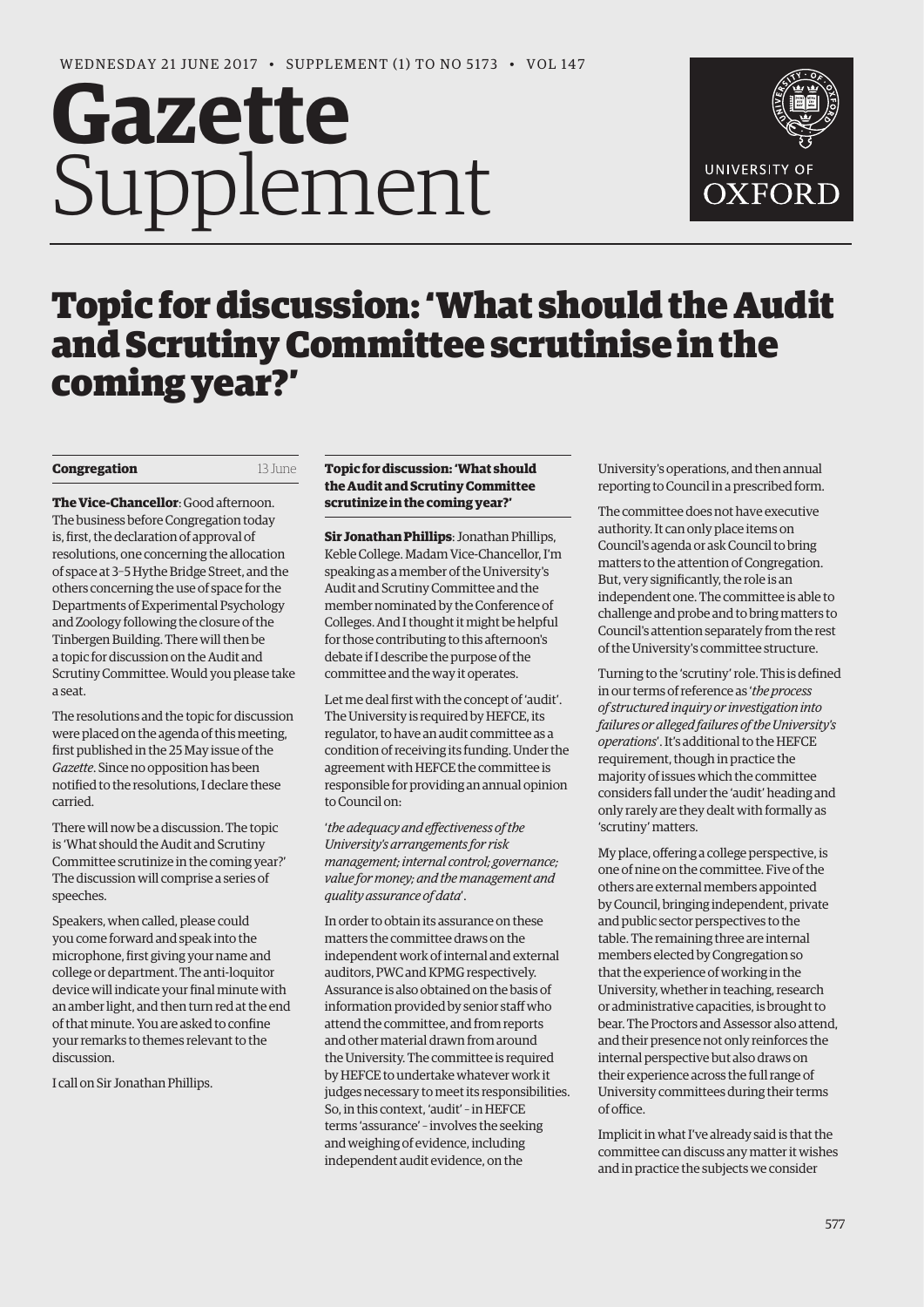are very varied, and they come forward in a variety of ways.

Unsurprisingly, the internal and external auditors set much of the agenda, ensuring that the committee has accumulated sufficient independent assurance to be able to offer its annual opinion to Council. An important attribute of the audit teams is their wider experience of the sector, which they bring to bear when examining the activities of the University including, for example, its risk register.

Internal and external members also raise issues. These might arise from personal experience or expertise, as in the case of a recent focus on information security. Or there might be an external stimulus as, for example, in the case of the widely reported cross-sectoral risk of failing to ensure compliance with Home Office rules on immigration.

The Proctors raise issues for discussion.

The chair of the committee reports on business in Council which might justify, in her view, a review or request for information.

Officers in attendance, principally the Registrar or the Director of Finance, identify issues.

I should stress very strongly that the committee welcomes suggestions from members of Congregation, whether communicated through the secretary, a member of the committee or the Proctors, and I hope it wasn't necessary for today's debate to take place in order for that point to be clear. The committee will consider such issues as 'audit' or 'scrutiny' matters or, if more appropriate, refer them for consideration in a more appropriate forum. And one other point of emphasis, the reference to 'confidential channels' in today's motion is accurate.

Madam Vice-Chancellor, I haven't this afternoon time to give a comprehensive account of the recent work of the committee in considering topics which have ranged from some of the University's big capital and IT projects to the quality of financial management and control and various breaches of process. What I would conclude with, however, is the observation that, with its commitment to underpin the strength and stability of the University, the committee will consider any suggestions which are made in this debate this afternoon. Thank you very much.

**The Vice-Chancellor**: Thank you, Sir Jonathan. I call on Professor Jeff Tseng. **Professor Jeff Tseng**: Madam, Jeff Tseng, St Edmund Hall, Faculty of Physics – and I am actually the outgoing elected member of the Audit and Scrutiny Committee.

Madam Vice-Chancellor, Proctors, members of Congregation, as one of the proposers of this discussion, I felt I should give a little bit of an explanation as to why the proposal was made to drag everyone out for a potentially brief, but I think important, meeting.

It is actually a distinctive feature of our University that we elect members from amongst ourselves to sit on significant committees with the authority to make important decisions. We sometimes call our system 'democratic', though it has seemed to me for a number of years that we are missing some pieces of a functional democracy. In particular, we elect members to take part in decisions, but we don't really have a way to hear back from them or interact with them as to what happened, what is going on, in some sense how effective the committee has actually been. My hope is that this discussion, and perhaps others like it, will actually facilitate that kind of communication.

Now, it should be mentioned that there has been an ongoing effort to improve communication, so for instance our Q&A sessions have been organised at various times and, in the last few years, the Council website does seem to have become more informative. There are now even portraits of Council members. I suppose that improves communication by helping us recognise them when we pass them on Broad Street. In any case, these opportunities are actually appreciated. If we were to draw a comparison with other democratic institutions, however, a Q&A might be more like a press conference or a town hall meeting; this meeting could actually function more like an MP's surgery.

I would just like to add a couple of observations to what Sir Jonathan has already laid out on the way the committee works. Just to mention some things on external members: our external members have included senior civil servants, bankers and auditors amongst others, and this is very useful experience to have at the table, since overseeing the audit work can be fairly technical. External members also bring a lot of other useful experience to the table, since various problems we experience in the University really have been seen outside it as well. Their breadth of experience is also a useful antidote to the what one might call 'the one best practice to rule them all' brigade.

Now, returning back to the committee itself, as mentioned by Sir Jonathan the remit of the committee is rather broad in practice. In my six and a half years on the committee, we have had conversations with the leadership of every division, several departments, with the Press, with Buildings and Estates, Personnel, Research Services, Planning and Resource Allocation, Legal Services, as well as IT Services in its various manifestations. The Vice-Chancellor has a session with us every year. Now, the meetings can be rather difficult, but I believe these conversations have actually led to improvements, certainly from where we were several years ago, but the work does go on.

There have been some repeating themes: academics and administrators who hoard information and authorisations, especially financial ones, tend to raise – and should raise – red flags. It often starts from a good purpose. A senior figure once described this to me as 'ignorance rather than active malfeasance', but, as a charity, we are rather restricted in how we use money. So if an administrator tells you something can't be done in exactly the way that you want it to be done, you may have to consider the possibility that it's because of rules which are meant to protect all of us.

Another repeated theme is inconsistency and inefficiency, especially when it results from the highly devolved nature of the University. What one usually hears when this happens is something along the lines of, 'Well, if this was a real organisation...' followed by a proposal to centralise the function. Well, we do actually sometimes have to ask ourselves: is the devolved way in which we operate just a habit or is there an actual good reason for it? And this is where it actually helps to have internal members who see how the systems work at the coalface, otherwise it can be very easy to be convinced that if you just somehow manage to get all the information and decision-making in some central place, then the optimal answer will simply pop out. And this model would work very well if information and good decision-making were cost free, in time and money. Bad decisions of course can come for free, along with tweeting about them. But a university is complex and diverse by its very nature, so this isn't always the answer, and I am glad to say that a number of people in our administration and on the committee actually are aware of this.

Moreover, not all external patterns should be imitated; not only are they sometimes inapplicable but sometimes downright worrying. So, for instance,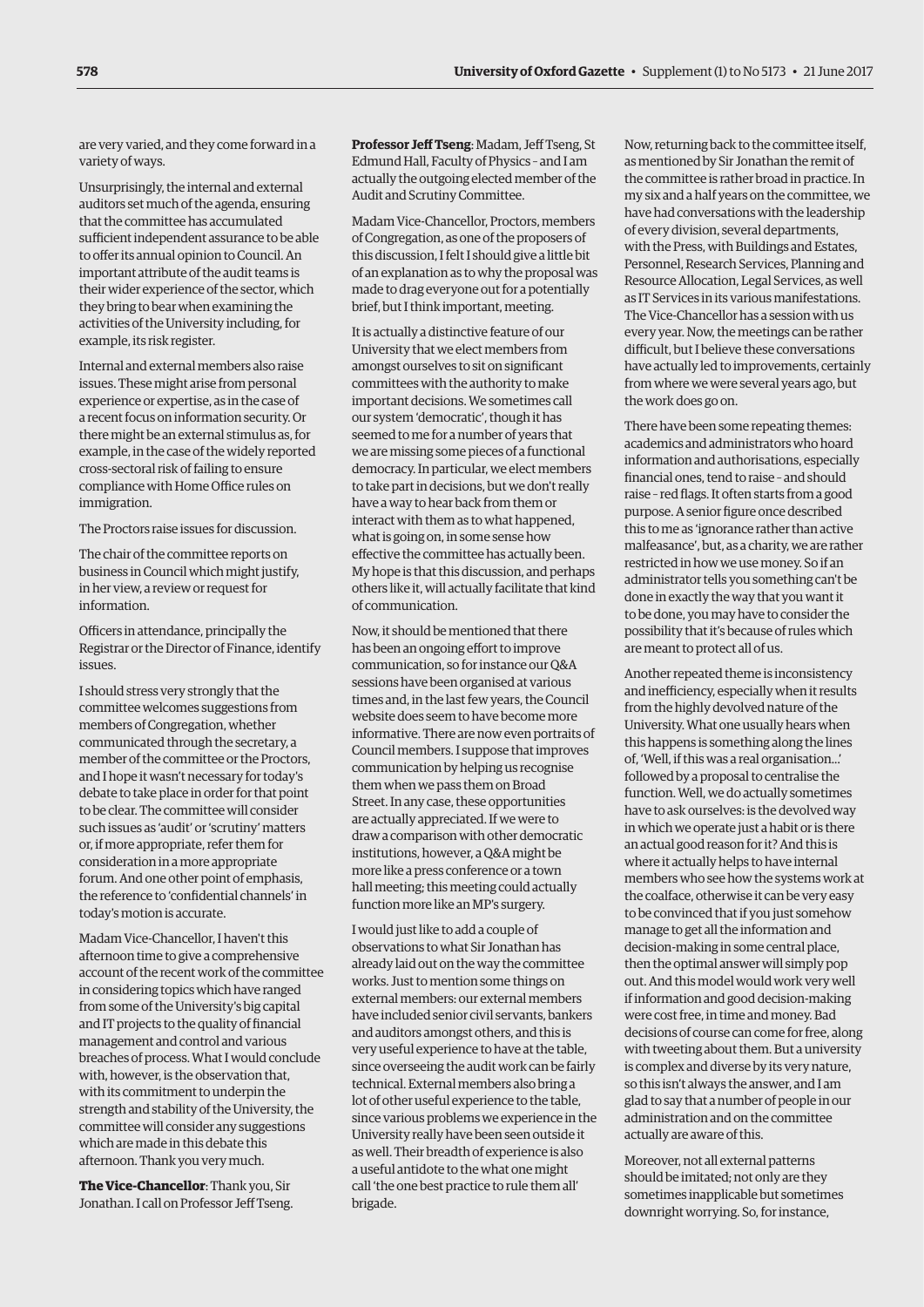when I was looking at material about communications for this speech, I came across the *Financial Times* definition of corporate communication. Apparently, it's 'a function dedicated to the dissemination of information to key constituencies, the execution of corporate strategy and the development of messages for a variety of purposes for inside and outside the organisation'. The next sentence then reads: 'In today's global corporation, this function serves as the conscience of the corporation.' Of course, if that is the case, one wonders what lies at the corporation's heart.

Overall, I believe that we have been reasonably effective on audit and its implications. In scrutiny, I think our effectiveness is a bit more questionable. When I started people came to us with a lot of information; that stream has mostly dried up. This reflects several things: people are less aware nowadays of what we do, who we are; maybe we also need to be recognised on Broad Street. The environment is less fraught, so some information goes directly to the administration and, of course, the Proctors. We're also able to now answer questions more about and by our audit functions than we used to be before.

But we shouldn't be complacent. We need the connection with Congregation to find or anticipate troublespots and to understand better how we can use or improve our scrutiny. So, when talking about this discussion with Professor Kaye, the one other elected member on the committee, we felt we should do this even if only two people showed up. I'm glad that we exceeded at least that expectation.

So I look forward to hearing from members of Congregation today, as well as in the very near future, even though I am the outgoing member. And I am sure Professor Kaye and our newly elected members, Professor Wilson and Dr Edwards, will as well. As far as I know, they did actually choose to run. I hope they have good, productive terms on the committee. But, as for this afternoon, I suspect I will need to scrutinise the coffee and cakes in the Bodleian Cafe. Thank you.

**The Vice-Chancellor**: Thank you. I call on Mr Boyd Rodger.

**Mr Boyd Roger**: Boyd Rodger, Bodleian Libraries, Equality Officer with University College Union.

Vice-Chancellor and colleagues, thank you to those members of Congregation who proposed today's discussion about the reporting function of the Audit and Scrutiny Committee. For the sake of brevity, I will move beyond this part of the discussion

since other speakers have addressed it, and suggest an issue for the Audit Committee to perhaps consider over the next year.

My suggestion is in the form of a question: why are there so few black and minority ethnic staff and students at the University? I can understand if colleagues feel uncomfortable with my question. But how can progress be achieved with the University's diversity objectives if such questions are not asked?

The University of Oxford has staff and students from over 140 countries, and has policies that aim 'to make sure that our community is inclusive and welcoming for everyone, whatever their background, to ensure equality of opportunity and experience for all in order to harness and nurture the range of talent that makes us a world-leading University.' My question is all the more pressing in light of this noble aim. Of our total staff, 12.4% are BME, and 16% of our students are BME (compared to 22% across UK universities).

Oxford is a world-class university, and we recruit from everywhere, aspiring to bring in the best students and staff. Our students, and our own diversity objectives, require us to be that much more inclusive.

This is a legitimate area of inquiry for the Audit and Scrutiny Committee since the HEFCE Audit Code of Practice lists 'Equality and diversity' as one of those areas that need to be audited in higher education.

Moreover, the Public Sector Equality Duty (Section 149 of the Equality Act 2010) requires public bodies like the universities to do the following:

- 1. to not only avoid discrimination but also actively promote equality;
- 2. according to the University website, to 'consider the potential and actual impact upon equality of all their policies, procedures, decisions, informal practices etc.'

How does the complex, devolved, networked organisation of this University operate with coherence and consistency to achieve this? More specifically, do the central functions of the University – who the *Oxford Magazine* refers to as 'Wellington Square' – inform, support and/or direct the divisions and local departments in pursuit of these requirements? Are Equality Impact Assessments completed on a regular basis across these diverse stakeholders?

Clarifying what works well, along with identifying areas of improvement of BME student and staff recruitment, can greatly assist the University being the welcome community for all talented individuals irrespective of race, colour or creed. Investigating why there are so few black and minority ethnic staff and students at the University is, therefore, a necessary and urgent area for audit and scrutiny. Thank you.

**The Vice-Chancellor**: Thank you, Mr Rodger. I call on Dr Karma Nabulsi.

**Dr Karma Nabulsi**: Thank you, and thank you for the people that brought this discussion. And I'd like to thank Sir Jonathan for explaining a little bit of the work of the Audit and Scrutiny. And I think that from what I have been hearing from one of my colleagues who is on it this year, Professor Tseng, it does extraordinarily useful work to the University and to the Council. And I'd just like to talk about this mechanism a little bit that would work for the Congregation, as well.

And it's just been pointed out that the person who put the motion for the discussion was hoping for more than two people, and received that, but it goes to what happens in the number of people here, but which doesn't reflect the number of people that care about this and are seeking ways to be engaged and be involved in the work of the University, because of the benefits of self-governance. I think all of us are feeling, in 8th week, some of the drawbacks of self-governance, perhaps, as I go from invigilating to teaching, to one committee, to a working party, to here – when I'm meant to be somewhere else, in fact. And I think that's part of the collective issue about the timing and the work in making it easy for those of us to engage while we're carrying out other responsibilities. And I don't have to tell anybody behind me about administrative loads or committees – although currently as not only am I tutor and fellow in a college, but I'm currently Director of Undergraduate Studies in my department. And also a professor there and, you know, do my research. But as Director of Undergraduate Studies, and at the college, I'm on 13+ committees and 3 working parties, so I've had a good look over the last two years at how the University infrastructure works and doesn't work.

And it is very clear to me that there is an enormous velocity and speed of material going through that is very hard to really be self-governing over. And that's where you have these committees with Congregation members and expertise developed, like the expertise I developed which I'll develop by my final year as Director of Undergraduate Studies, by which time I'll